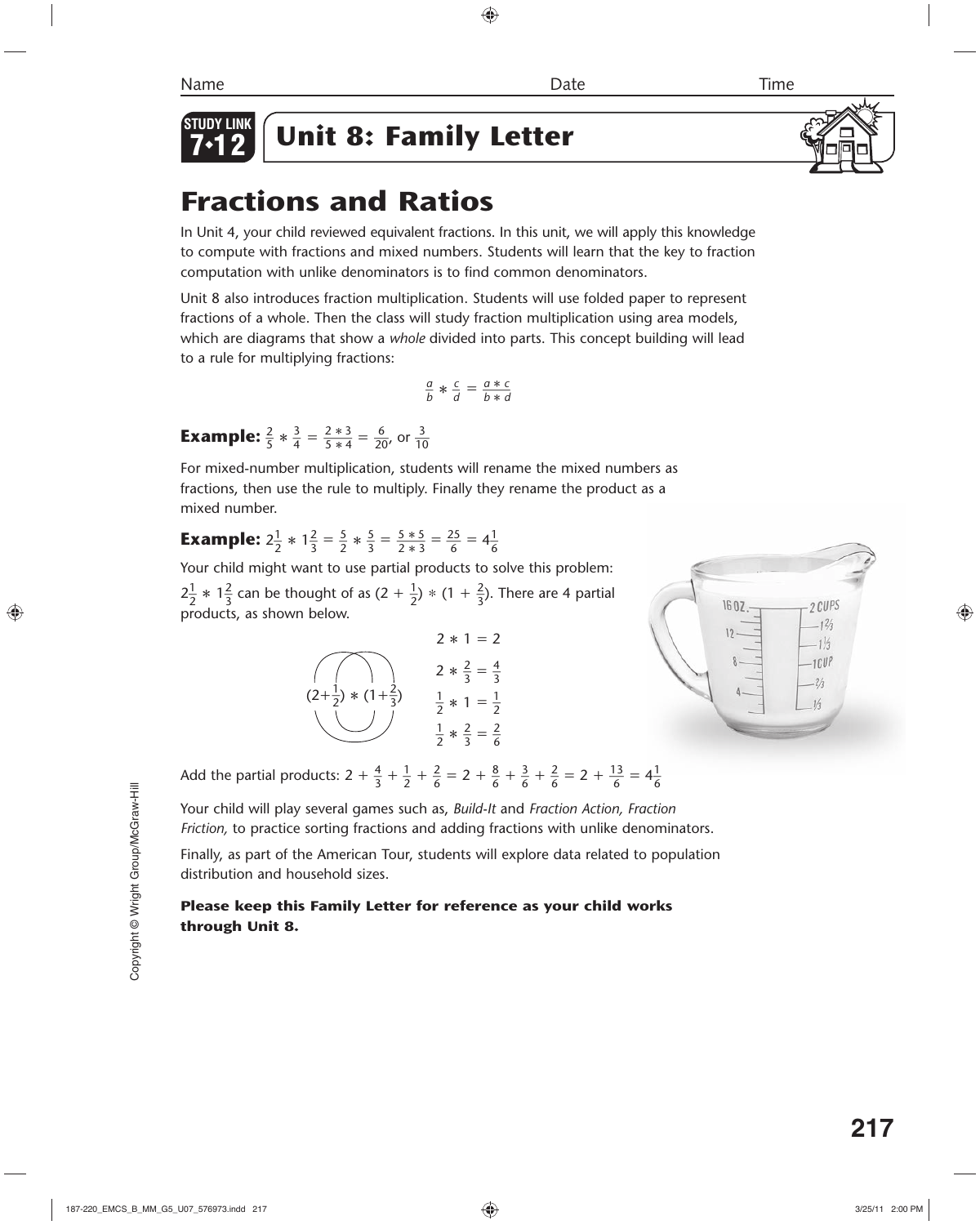

# **Vocabulary**

Important terms in Unit 8:

**area model** A model for multiplication problems in which the length and width of a rectangle represent the factors and the area represents the product.

**discount** The amount by which a price of an item is reduced in a sale, usually given as a fraction or percent of the original price, or as a "percent off." For example, a \$4 item on sale for \$3 is discounted to 75% or  $\frac{3}{4}$  of its original price. A \$10.00 item at<br>10% off costs \$9.00, or  $\frac{1}{10}$  less than the usual price.

**majority** A number or amount that is more than half of a total number or amount.

**quick common denominator** The product of the denominators of two or more fractions. For example, the quick common denominator of  $\frac{3}{4}$  and  $\frac{5}{6}$  is 4  $\ast$  6 = 24. In general, the quick common denominator of  $\frac{a}{b}$  and  $\frac{c}{d}$  is b  $*$  d.

**unit fraction** A fraction whose numerator is 1. For example,  $\frac{1}{2}$ ,  $\frac{1}{3}$ ,  $\frac{1}{8}$ rraction whose numerator is 1.<br> $\frac{1}{8}$ , and  $\frac{1}{20}$  are unit fractions. Unit fractions are especially useful in converting between measurement systems. For example, because 1 foot  $= 12$  inches you can multiply a number of  $\frac{1}{10}$  foot = 12 inches you can mu<br>inches by  $\frac{1}{12}$  to convert to feet.

**unit percent** One percent (1%).

# **Building Skills through Games**

In Unit 8, your child will practice skills with fractions and other numbers by playing the following games. For detailed instructions of most games, see the *Student Reference Book*.

*Build-It* See *Student Reference Book,* p. 300. This game for partners requires a deck of 16 *Build-It* fraction cards. This game provides practice in comparing and ordering fractions.

*Factor Captor* See *Student Reference Book,* p. 306. Partners play this game with a calculator and paper and pencil. This game provides practice finding factors of a number.

*Mixed-Number Spin* See *Student Reference Book,* p. 322. Partners use a spinner to randomly select fractions and mixed numbers, used to complete number sentences. This game provides practice in adding and subtracting fractions and mixed numbers.

*Frac-Tac-Toe* See *Student Reference Book,* p. 274–276. This game for partners requires a deck of number cards 0–10 and a gameboard similar to a bingo card. The game provides practice converting between fractions, decimals, and percents.

*Fraction Action, Fraction Friction* See *Student Reference Book,* p. 312. This game for partners requires a set of 16 *Fraction Action, Fraction Friction* cards. The game provides practice adding fractions with unlike denominators.

*Name That Number* See *Student Reference Book,* p. 325. Partners play a card game. This game provides practice in using order of operations to write number sentences.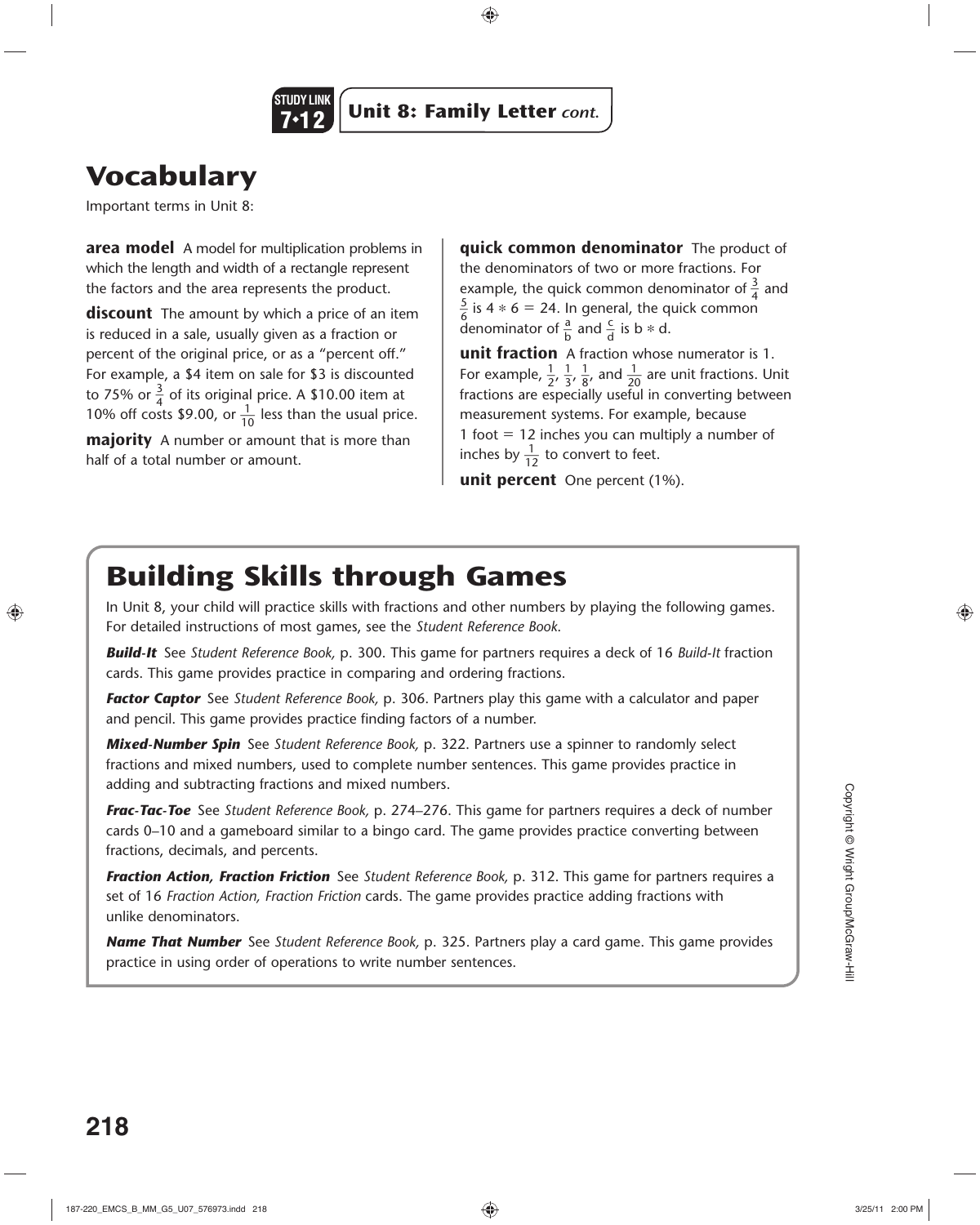

## **Do-Anytime Activities**

To work with your child on the key concepts, try these rewarding activities.

- **1.** Ask your child to measure the lengths of two objects using a ruler. Then ask him or her to calculate the sum and difference of their lengths.
- **2.** Ask your child to explain how to use the fraction operation keys on his or her calculator. For example, ask your child to show you how to enter fractions and mixed numbers, simplify fractions, and convert between fractions and decimals.
- **3.** Help your child identify advertisements in signs, newspapers, and magazines that use percents. Help your child find the sale price of an item that is discounted by a certain percent. For example, a \$40 shirt reduced by 25% costs \$30.

## **As You Help Your Child with Homework**

As your child brings assignments home, you might want to go over the instructions together, clarifying them as necessary. The answers listed below will guide you through this unit's Study Links.

| <b>Study Link 8.1</b>                                                                         |                           |                                                                                                               |  |  |
|-----------------------------------------------------------------------------------------------|---------------------------|---------------------------------------------------------------------------------------------------------------|--|--|
| 1. $\frac{3}{6}$                                                                              | <b>2.</b> $\frac{2}{3}$   | 3. $\frac{5}{6}$                                                                                              |  |  |
| 4. $\frac{19}{20}$                                                                            | 5. $\frac{9}{17}$         | 6. $\frac{4}{7}$                                                                                              |  |  |
| 7. Sample answer: The quick common<br>denominator is 21 $*$ 17, or 357. $\frac{11}{21}$ =     |                           |                                                                                                               |  |  |
|                                                                                               |                           | $\frac{11 * 17}{21 * 17} = \frac{187}{357}$ , and $\frac{9}{17} = \frac{9 * 21}{17 * 21} = \frac{189}{357}$ . |  |  |
| So $\frac{9}{17}$ is greater.                                                                 |                           |                                                                                                               |  |  |
| 8.0.75                                                                                        | <b>9.</b> 0.6             | 10.0.625                                                                                                      |  |  |
| 11.0.7                                                                                        |                           | <b>12.</b> 0.55 <b>13.</b> 0.84                                                                               |  |  |
| <b>14.</b> Sample answer: $\frac{1}{8}$ is half of $\frac{1}{4}$ ( $\frac{0.25}{2}$ = 0.125). |                           |                                                                                                               |  |  |
| $\frac{5}{8} = \frac{4}{8} + \frac{1}{8} = 0.5 + 0.125$ , or 0.625.                           |                           |                                                                                                               |  |  |
| 15. >                                                                                         | $16. =$                   | 17. >                                                                                                         |  |  |
| 18. >                                                                                         | 19. >                     | 20. >                                                                                                         |  |  |
| <b>21.</b> Sample answer: $\frac{6}{7} + \frac{1}{7} = 1$ . $\frac{1}{8}$ is less than        |                           |                                                                                                               |  |  |
| $\frac{1}{7}$ , so $\frac{6}{7} + \frac{1}{8}$ is less than 1.                                |                           |                                                                                                               |  |  |
| <b>Study Link 8+2</b>                                                                         |                           |                                                                                                               |  |  |
| 2.2                                                                                           | <b>3.</b> $10\frac{2}{3}$ | 5. $5\frac{1}{2}$                                                                                             |  |  |

**7.** 6 **9.** 14 **11.**  $5\frac{1}{4}$ 

4

**13.**  $9\frac{3}{8}$  **15.**  $8\frac{1}{4}$ 

4

#### **Study Link 8**✸**3**

| 1.11                                 | 3.10                                                                                                       | 6. $6\frac{5}{3}$  |
|--------------------------------------|------------------------------------------------------------------------------------------------------------|--------------------|
| 7. $2\frac{1}{2}$                    | <b>9.</b> $2\frac{1}{5}$                                                                                   | 11. $5\frac{4}{9}$ |
| <b>13.</b> $2\frac{1}{4}$            | <b>15.</b> $\frac{1}{2}$                                                                                   |                    |
| Study Link 8.4                       |                                                                                                            |                    |
| 1. $\frac{4}{5}$ ; $\frac{155}{200}$ | <b>2.</b> $<\frac{1}{2}$                                                                                   | 3. > $\frac{1}{2}$ |
| 4. $=\frac{1}{2}$                    | 5. $<\frac{1}{2}$                                                                                          |                    |
|                                      | <b>6.</b> $\frac{6}{\sqrt{1}} + \frac{\langle 5 \rangle}{\langle 6 \rangle} = \frac{41}{6} = 6\frac{5}{6}$ |                    |

#### **Study Link 8**✸**5**